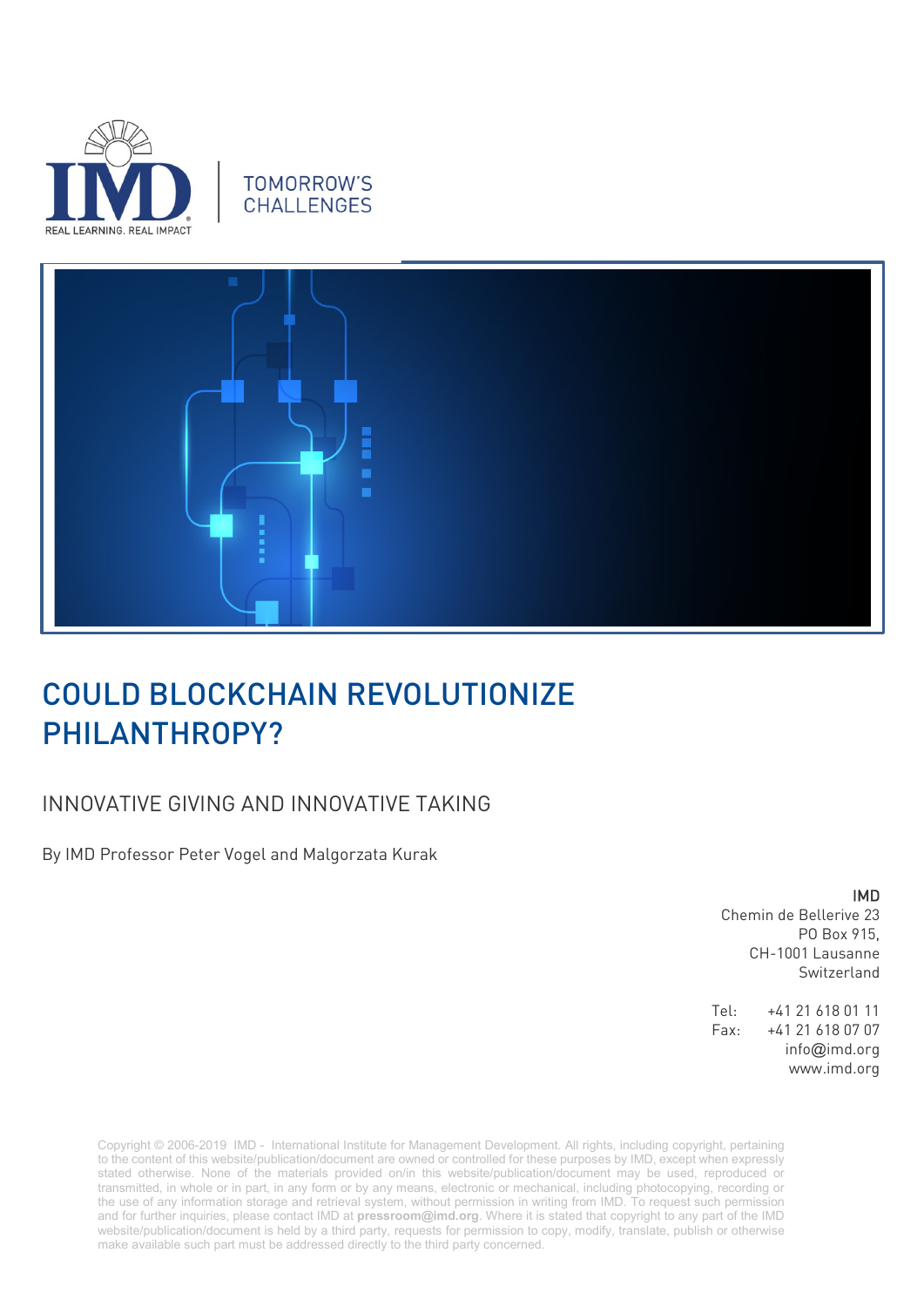Blockchain is one of the most hyped technologies of the  $21<sup>st</sup>$  century. Blockchain enthusiasts predict that within the next couple of years the technology will entirely disrupt the world we live in, including the world of philanthropy. However, philanthropists and many other involved stakeholders have developed unrealistic expectations about how blockchain can rejuvenate the third sector. What is clear is that the key benefit of blockchain for philanthropy is that it enables more transparency and accountability and can therefore provide the "proof of impact" for goals achieved.

Despite its promising qualities, blockchain is still a young technology and its application brings with it a number of challenges. Blockchain is believed to have an overextended ability to provide trust, but many stakeholders do not entirely understand how the complicated algorithms behind it really work. Blockchain sceptics argue that any wrong data or incorrect metrics introduced could create meaningless chains.

As researchers interested in philanthropy, we wanted to know whether we could benefit charitable organizations, donors and recipients.

Here are the benefits and drawbacks:

# **For givers**

#### *Transactions at a higher speed and lower cost*

Blockchain facilitates an exchange of value at a higher speed and lower cost between peers, while eliminating the need for trusted intermediaries. Because every transaction executed on blockchain is recorded in near real-time and is available to everyone, blockchain can help to significantly decrease the cost of annual reporting on a charitable organization's budget and spending, while increasing its overall transparency. Transactions performed on blockchain can reach recipients faster and at a lower cost than if performed via other transaction methods because all crypto transactions are posted immediately. Furthermore, there are no daily limits on crypto transactions and their costs are calculated based on factors such as transaction size, number of other transactions made at the same time, or the computational complexity of a smart contract.

#### *Highly visible and traceable transactions*

One of blockchain's most attractive features for the philanthropists is that it enables highly visible and traceable transactions, allowing givers to track all their transactions from the beginning to the end and verify where their funds went. By monitoring the entire sequence of transactions, givers can easily find out whether their funds reached their intended target. Well-documented and tracked transactions enable givers to make better-informed decisions when choosing between various charitable organizations for their future donations.

#### *Overrated ability to provide trust*

A common notion is that, due to its immutable nature, blockchain can redefine trust. Since the system itself verifies all transactions, the assumption is that users do not need a trusted central authority. Instead, blockchain users need to trust many distributed and anonymous participants (i.e. global miners). In practice, this means that blockchain has no central

Copyright © 2006-2019 IMD - International Institute for Management Development. All rights, including copyright, pertaining to the content of this website/publication/document are owned or controlled for these purposes by IMD, except when expressly stated otherwise. None of the materials provided on/in this website/publication/document may be used, reproduced or transmitted, in whole or in part, in any form or by any means, electronic or mechanical, including photocopying, recording or the use of any information storage and retrieval system, without permission in writing from IMD. To request such permission and for further inquiries, please contact IMD at **[pressroom@imd.org](mailto:pressroom@imd.org)**. Where it is stated that copyright to any part of the IMD website/publication/document is held by a third party, requests for permission to copy, modify, translate, publish or otherwise make available such part must be addressed directly to the third party concerned.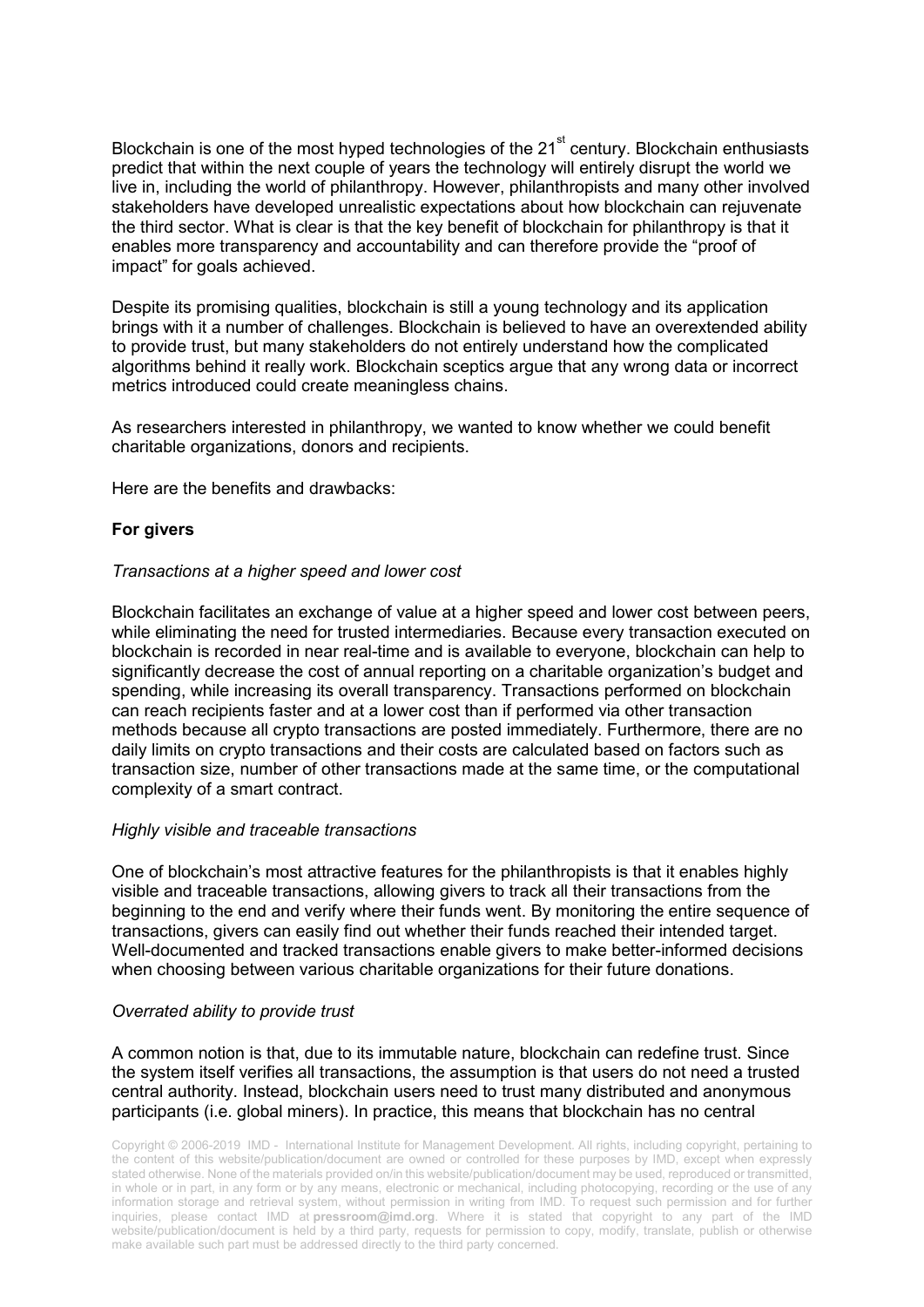governing body or auditor that would take responsibility for the system's failure if needed. Furthermore, blockchain immutability is inordinately expensive. As blockchain networks grow, technical and storage requirements become more demanding, and transaction fees and response times needed to transact via blockchain platforms may increase.

#### *High energy consumption and collateral damage*

Many givers are preoccupied by the thought that their genuine intentions to help people in need could, at the same time, have some negative (and mostly unpredictable) consequences on their lives. Because Bitcoin and other cryptocurrencies store every transaction from their inception, this technology can help givers verify whether their funds were spent in line with their intentions. But the price of such monitoring power is a high carbon footprint. The crypto-mining process is a massive consumer of energy.

The extended debate over this issue has, however, led to the conclusion that Bitcoin's biggest problem is not its massive energy consumption, but that its network is mostly supported by coal-fired power plants (i. e. between 2014 and 2017, about 90% of global Bitcoin trading happened through Chinese trading platforms). Indeed, other existing methods like wind energy, geothermal and hydropower energy could provide renewable energy to sustain the mining process. But these alternative methods are mostly being explored in only a few geographical areas, such as Europe and the Pacific Northwest.

# **For beneficiaries**

# *More money, faster and increased security*

One of the key benefits of blockchain for the recipients of money is that they receive more money than they would have otherwise. There are a number of reasons for this. The primary reason is that expensive transfer mechanisms are bypassed, which allows donors to send more money directly to the recipients. However, it also prevents fraudulent intermediaries from pocketing part of the money that was meant for the recipient. Ultimately, it increases the pressure on charities to operate more effectively and efficiently and therefore channel the maximum amount possible directly to the recipient.

# *Uncertainty and cyber-crime*

With increasing volumes of transactions running through crypto exchanges and other applications on blockchain, tracing where the money is going will become harder. This can therefore make cryptocurrencies attractive to more criminals as a means of committing crime. They may use blockchain for tax evasion or ransomware and illegal marketplaces to sell anything, including drugs, fake passports and firearms, etc.

Fortunately, it is becoming increasingly challenging to participate in the major blockchains and exchange cryptocurrencies without undergoing a know- your-customer (KYC) process with a crypto exchange. This often includes uploading a government-issued ID and a photo of oneself holding the same ID, as well as a phone number and address verification in many cases.

#### What adds to the uncertainty for the recipients is the ambiguous regulatory environment surrounding the technology. The lack of clear legal protection could be harmful for blockchain recipients of donations in the long term. The blockchain's immutable nature

Copyright © 2006-2019 IMD - International Institute for Management Development. All rights, including copyright, pertaining to the content of this website/publication/document are owned or controlled for these purposes by IMD, except when expressly stated otherwise. None of the materials provided on/in this website/publication/document may be used, reproduced or transmitted, in whole or in part, in any form or by any means, electronic or mechanical, including photocopying, recording or the use of any information storage and retrieval system, without permission in writing from IMD. To request such permission and for further inquiries, please contact IMD at **[pressroom@imd.org](mailto:pressroom@imd.org)**. Where it is stated that copyright to any part of the IMD website/publication/document is held by a third party, requests for permission to copy, modify, translate, publish or otherwise make available such part must be addressed directly to the third party concerned.